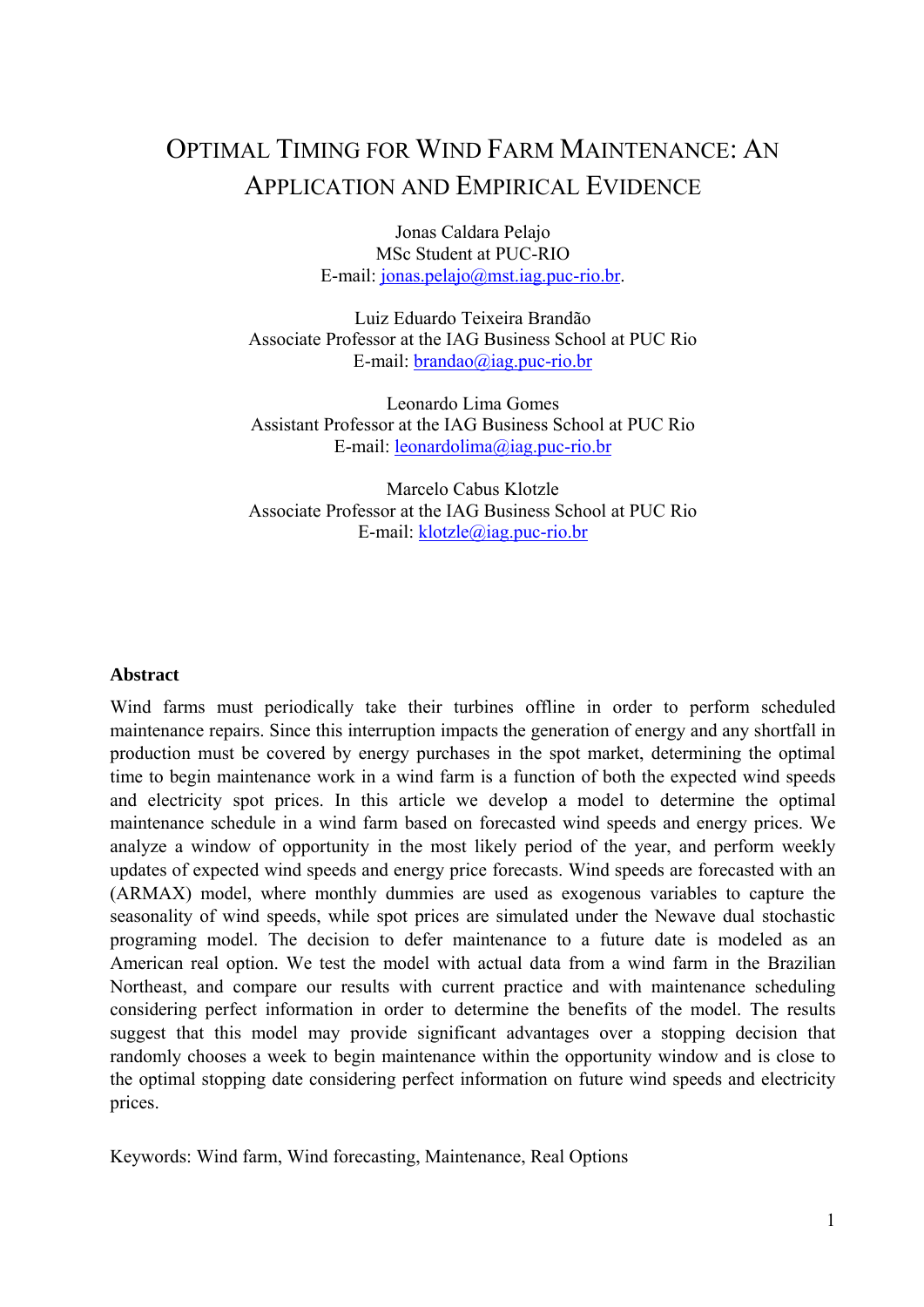#### **1 - Introduction**

Wind energy production in Brazil has grown substantially in recent years and has been gaining importance in the Brazilian energy matrix. With only 27.1 MW in 2005, by 2016 the installed capacity had increased to 10,747 MW, ranking third in total energy produced in the matrix, and is expected to reach 17,257 MW by 2020 (ABEEólica, 2017; ANEEL, 2016). Under this scenario, more accurate forecasting models have become increasingly important for the system operator and also for planning purposes and applications of private power companies.

One such application is the determination of the optimal moment for the maintenance stops of the wind farm equipment, considering the opportunity cost of the park´s energy generation. Wind farms must periodically take their turbines offline in order to perform scheduled maintenance repairs, which negatively affect the energy production of the wind farm. All things equal, the cost of going offline when the park is producing high volumes of energy is greater than when the park is undergoing low winds periods. Rainfall is also negatively correlated with wind speeds, so ideally, interruptions should be planned for periods of high precipitation and low wind speeds.

In addition, wind farms must deliver the amount of energy agreed upon in their sales contract, so any shortfall must be purchased in the short-term spot market, which adds an additional uncertainty to the scheduling decision. Thus, the optimal maintenance schedule will be the one that minimizes stoppage costs, which are a function of future wind speeds and electricity spot prices. Given that the flexibility of choosing the optimal stopping time has option like characteristics, option pricing methods will be used to determine the decision trigger curve.

We develop a model to determine the optimal maintenance scheduling for a wind farm based on forecasted wind speeds and future energy spot prices during the most likely period of the year, and perform weekly updates of wind speed and price forecasts. Wind speeds are forecasted as an (ARMAX) model, where monthly dummies are used as exogenous variables to capture the seasonality of wind speeds and spot prices are simulated under the Newave dual stochastic programing model. The optimal stopping decision is modeled as an American type real option using a Monte Carlo simulation model. We use actual data from a wind farm in the Brazilian Northeast and compare our results with current practice and considering perfect information. The results suggest that the model may provide significant advantages over a stopping decision that randomly chooses a week to begin maintenance, and is close to the optimal stopping date considering perfect information on future wind speeds and electricity prices.

This paper is organized as follows. After this introduction we provide a brief review of the relevant literature in real options and wind and energy forecasting models. In section 3 we develop the wind forecasting model, and in section 4 we show how the optimal scheduling problem can be modeled under the real options approach. In section 5 we apply the model to the case of an actual wind farm using regional weather data and show the results. Finally we conclude.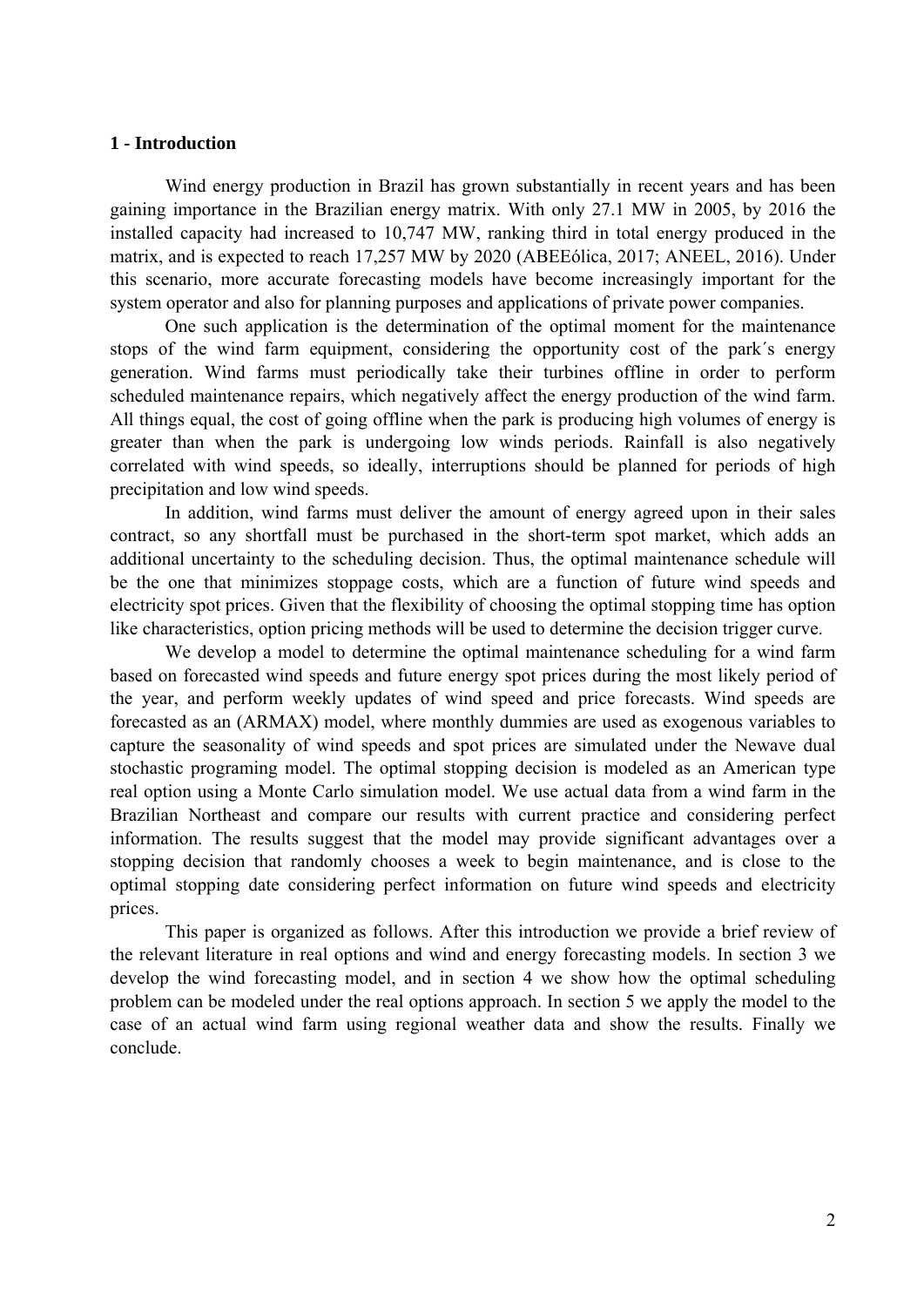#### **2 – Literature Review**

#### **Wind Energy**

The generation of energy worldwide through wind farms has grown significantly in the last decade, reaching 456,486 MW as of June 2016 (WWEA, 2016), with China, United States, Germany, India and Spain being the largest wind power producers in the world (Table 1), accounting for 67% of this source of energy.

| <b>Country</b>        | 2013    | 2014    | 2015    | June<br>2016 |
|-----------------------|---------|---------|---------|--------------|
| China                 | 91,324  | 114,763 | 148,000 | 158,000      |
| <b>United States</b>  | 61,108  | 65,754  | 73,867  | 74,696       |
| Germany               | 34,660  | 40,468  | 45,192  | 47,420       |
| India                 | 20,150  | 22,465  | 24,759  | 27,151       |
| Spain                 | 22,959  | 22,987  | 22,987  | 22,987       |
| <b>United Kingdom</b> | 10,711  | 12,440  | 13,614  | 13,940       |
| Canada                | 7,698   | 9,694   | 11,205  | 11,298       |
| France                | 8,254   | 9,296   | 10,293  | 10,861       |
| <b>Brazil</b>         | 3,466   | 5,962   | 8,715   | 9,810        |
| Italy                 | 8,551   | 8,663   | 8,958   | 9,101        |
| Rest of the World     | 50,033  | 58,826  | 67,354  | 71,222       |
| <b>Total</b>          | 318,914 | 371,317 | 434,944 | 456,486      |

**Table 1: Wind Energy Capacity (MW): June 2016. Source: WWEA, 2016** 

In Brazil, in 2016, there was an increase in installed capacity of 2,564 MW, with states of Rio Grande do Norte and Ceará, in the Northeast region, which has the greatest wind energy potential in the country due to the quantity and constancy of the winds, contributing with 1,520 MW (ANEEL, 2016).

On the other hand, one of the problems with wind energy is the difficulty in predicting wind speeds, and consequently, power generation, which makes wind farm valuation and maintenance scheduling a challenge. Therefore, models that can more accurately forecast future wind speeds can be useful for optimal wind farm management.

#### **Reliability and Maintenance**

The purpose of maintenance is to extend equipment life and increase the medium time between faults. Reliability and maintenance are connected, and the numerical relationship between these two concepts has been shown by Patra, Mitra, and Earla (2006).Wind farm equipment requires maintenance and when a wind turbine is taken offline there is a loss of generation an opportunity cost involved. Thus, ideally, equipment shut down for maintenance should be done in such a way as to minimize any financial losses.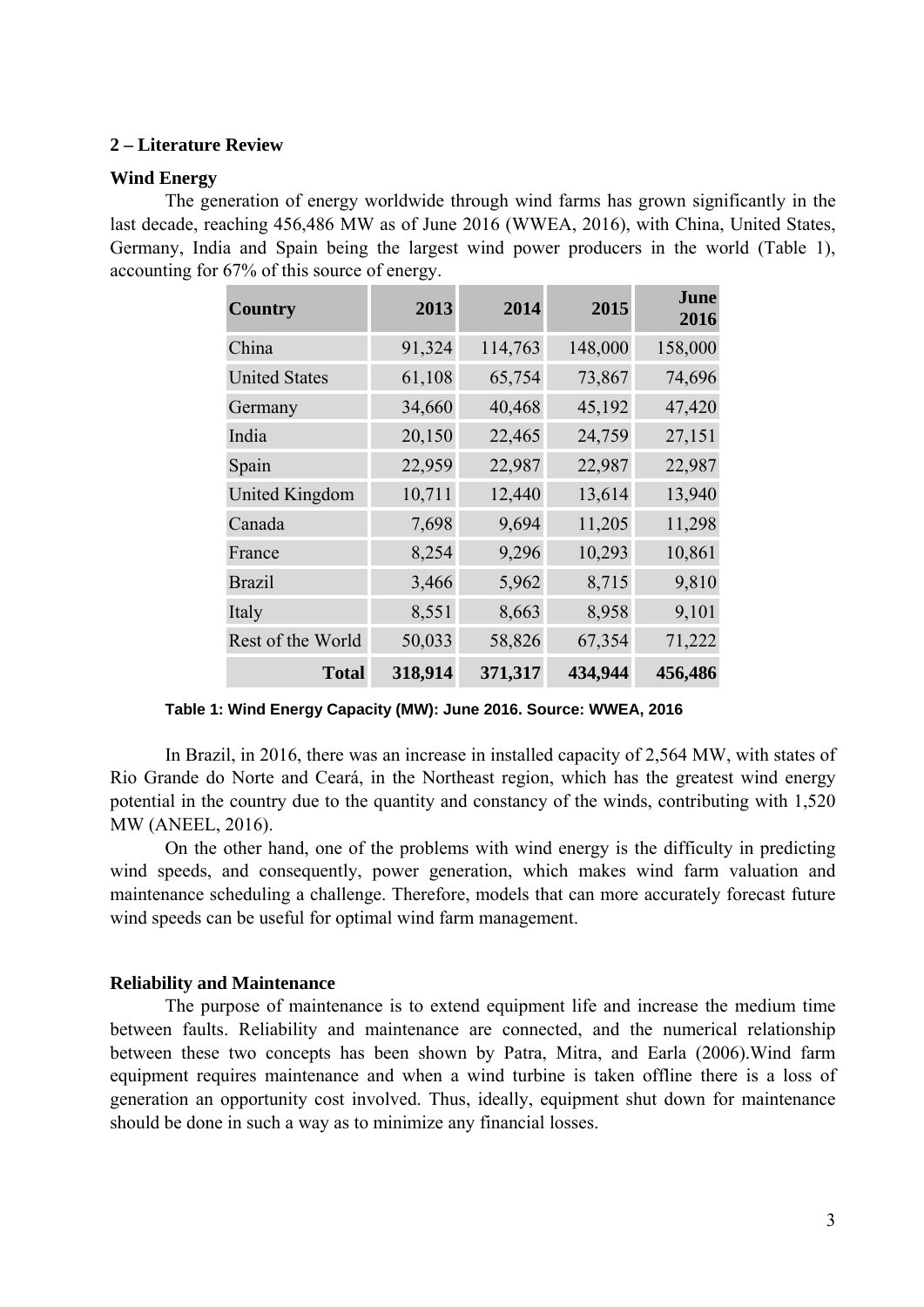Maintenance programs must be able to ensure good reliability indexes for the system and its component, but this only one of the tools required to ensure the high reliability of a system and its components. The observed time between intrinsic device failures can be controlled by internal maintenance programs directed to the device (Endrenyi, Anders, Bertling, & Kalinowski, 2004). Endrenyi et al. (2001) describe maintenance management by comparing the maintenance program's impact on system reliability through the deterministic and probabilistic approaches. Optimal maintenance policies should minimize downtime but also unsure lower costs. Both loving care and emergency replacement lead to higher costs and excessive breakdowns. Complex systems, higher costs of labor and materials and increased quality requirements made the need of proper maintenance techniques been emphasized by many authors (Sherif & Smith, 1981)

Dynamic programming has been the primary method for maintenance models, where the stochastic element is time-to-failure. Maintenance models may be divided into two categories: the class in which the equipment fails stochastically and its actual state is not known and the class of preventive maintenance models in which the state of the equipment is always known (McCall, 1965).

### **Wind Forecasting**

Wind energy is generated through the passage of air flow through the blades of wind turbines. This airflow varies widely and is influenced by factors such as weather conditions, seasonality, terrain and nearby turbines (Ahlstrom, Jones, Zavadil, & Grant, 2005). Wind forecasting is challenging due to generation variation over the time horizon and low predictability of wind speeds. Even advanced forecasting models can generate vastly different forecasts due to the non-linear characteristics of the atmospheric system (Archer, Simão, Kempton, Powell, & Dvorak, 2017). Pinto, Martins, Pereira, Fisch, and Lyra (2014) emphasize that both speed and wind direction are variables that are difficult to accurately simulate due to their large variability in time and space, due to the effects of surface ruggedness, type of landscape, vegetation and soil cover throughout the year. Several other meteorological phenomena also influence the atmospheric dynamics in northeastern Brazil, such as the location of the Area of Intertropical Convergence (ZCIT), which impacts the direction and intensity of the winds, anomalies in the temperatures of the Pacific Ocean.

The operating strategies of the systems are based on generation forecasts. Sophisticated algorithms are used to provide this prediction and when there is a divergence between the predicted value and the actual value, the costs to provide the energy to the consumer are likely to grow compared to the optimized plan (Ahlstrom et al., 2005).

#### **Real Options**

Financial options are contracts that provide the holder the right, but not the obligation, to buy or sell an asset for a pre-established price at a certain future date. A wind farm has the flexibility to delay the start of maintenance if it deems this is not the best time to do so. This flexibility has option like characteristics, and thus, can be modeled as a problem of real options, as it involves real, rather than financial assets.

The real options methodology derives from the financial options pricing methodology developed in the 1970s by (Black & Scholes, 1973) and (Merton, 1973) (BSM) which developed an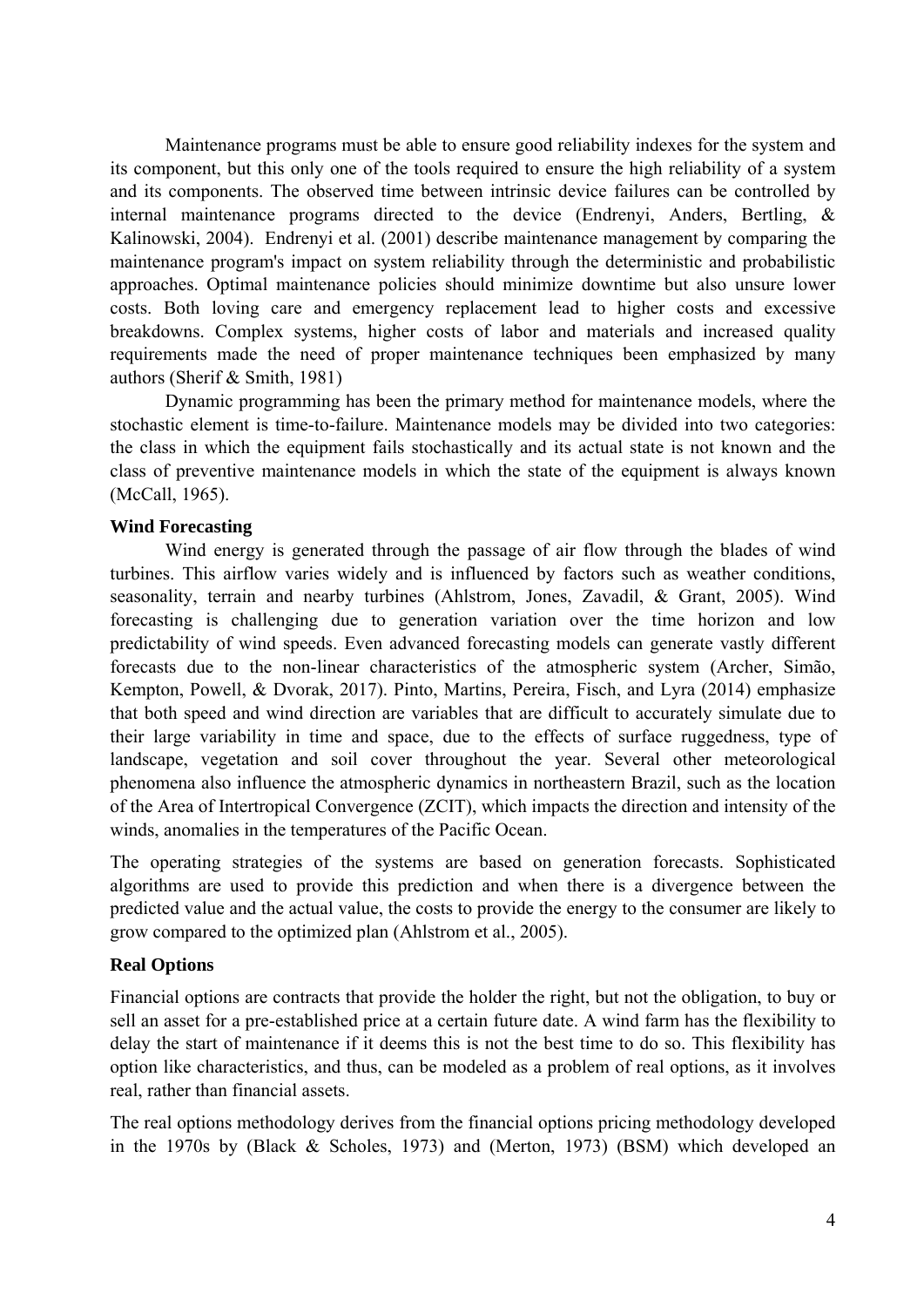analytical formula for valuing European options. Tourinho (1979) extended the work of BSM to the valuation of a natural resource reserve which had a perpetual extraction option, and was the pioneer in the application of these methods to the valuation of real assets.

A real option is the flexibility a manager has to make decisions on real assets. As new information emerges and uncertainties about the future cash flows are revealed, the manager can make decisions that will positively influence the final value of the project. An investment decision that can be deferred is analogous to an American type purchase option, which is one that can be exercised at any time up to maturity, and where the underlying asset is the present value of the project and the strike price is the investment cost  $(R.$  McDonald  $&$  Siegel, 1986).

The option to temporary shutdown an investment is calculated in a way analogous to the European option purchase option and the asset is the cash flow produced by the operating income and the exercise price is the variable cost of production  $(R. L. Mc$ Donald  $&$  Siegel, 1985). The option to permanently shut down a project was evaluated by Myers and Majd (1983). A model in which the expansion option is exercised continuously was developed by Majd and Pindyck (1987). The interactions between options and value creation and destruction are evaluated by Trigeorgis (1993). Dixit and Pindyck (1994) makes a general and quite complete overview of the development of the Real Options Theory in continuous time. Discrete-time models are widely discussed in Trigeorgis (1995).

## **3 – Wind Forecasting Model**

The share of wind sources in the energy matrix worldwide was practically no existent in the early 1980s, but has been steadily gaining importance, and is expected to reach 2,600 GW of installed capacity by the year 2050, out of a total potential of 70,000 GW (MME, 2016). Wind energy, as other renewable energies, has also been gaining importance in Brazil. The 2024 Ten Year Energy Expansion Plan (MME, 2015) indicates that wind power generation is expected to reach 24 GW/year by 2024, mostly concentrated in the northeast region of Brazil due to high incidence of winds, which should generate 90% (21.6 GW) of this total. In this context, wind power generation models become increasingly necessary for the industry, in order to schedule maintenance activities and manage their generation portfolio.

For the construction of the forecasting and testing model, generation data from January 2010 to December 2016 was selected for a wind farm in operation in the state of Ceará, in the Northeast of Brazil. The selected period is long enough to capture the typical seasonality of this type of series and econometric models that have been tested. The following exogenous climatic variables were also considered: Rainfall levels and timing, and the South Atlantic Convergence Zone (ZCAS). The exogenous variable ZCAS has greater influence in the months of December and January, while rain influences the series with greater intensity in the months of March to June. For this work will model the of the generation series from the months of March to June, and also the influence of the exogenous rain variable.

The wind farm has turbine power metering equipment in place since November 2014, with the operating data updated daily. For forecasting purposes, generation data was adjusted to disregard the effects of the eventual unavailability of the equipment. To capture the effects of seasonality,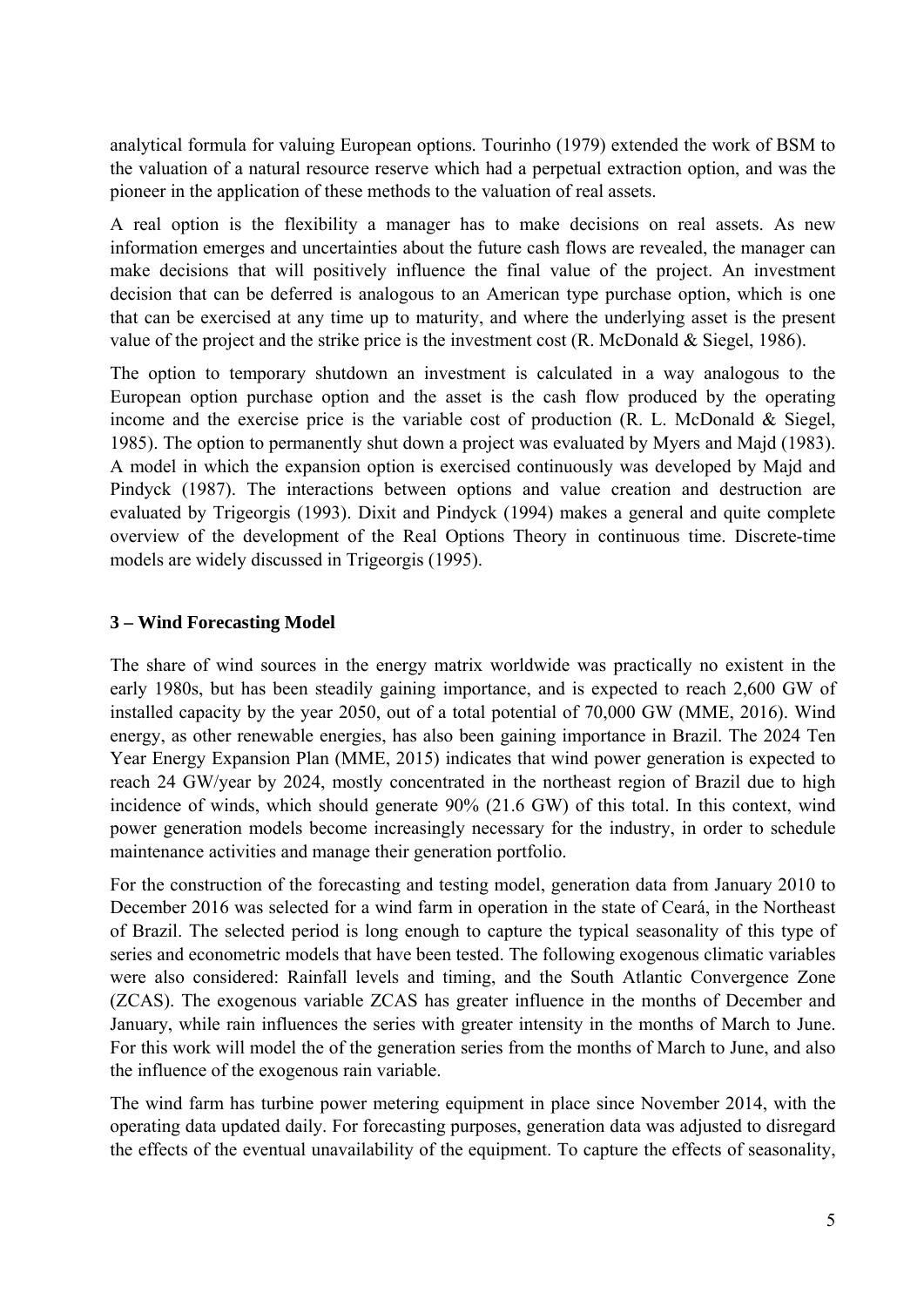a longer historical series is needed, but as the wind farm was not in operation before 2014, no prior data is available. However, it was possible to construct a synthetic series based on wind data measured at a local measuring station. Figure 1 shows the wind farm energy generation in the period since 2010.



**Figure 1: Wind farm energy generation** 

Rainfall data were obtained from the Cearense Foundation for Meteorology and Water Resources (FUNCEME). The foundation has several measurement stations in the Northeast and the stations with the closest proximity to the wind park were selected for analysis. It can be observed that in periods of higher rainfall, the wind and, consequently, the power generation of the park, decreases. In order to determine the best stations for the collection of rainfall data for the study, a correlation analysis was performed between stations with greater proximity to the wind farm and the energy generation. Four stations were considered in the analysis, located in the following municipalities, as shown in Table 1:

| <b>Station</b> | <b>Municipality</b>     | <b>Distance</b> (Km) |
|----------------|-------------------------|----------------------|
| Pici           | Fortaleza               | 135                  |
| Santo Amaro    | São Gonçalo do Amarante | 90                   |
| Fortaleza      | Fortaleza               | 135                  |
| Arapari        | Itapipoca               | 45                   |

|  | <b>Table 1: Stations Vs Distances</b> |
|--|---------------------------------------|
|--|---------------------------------------|

The correlation between the rain and energy generation series is shown in table 2: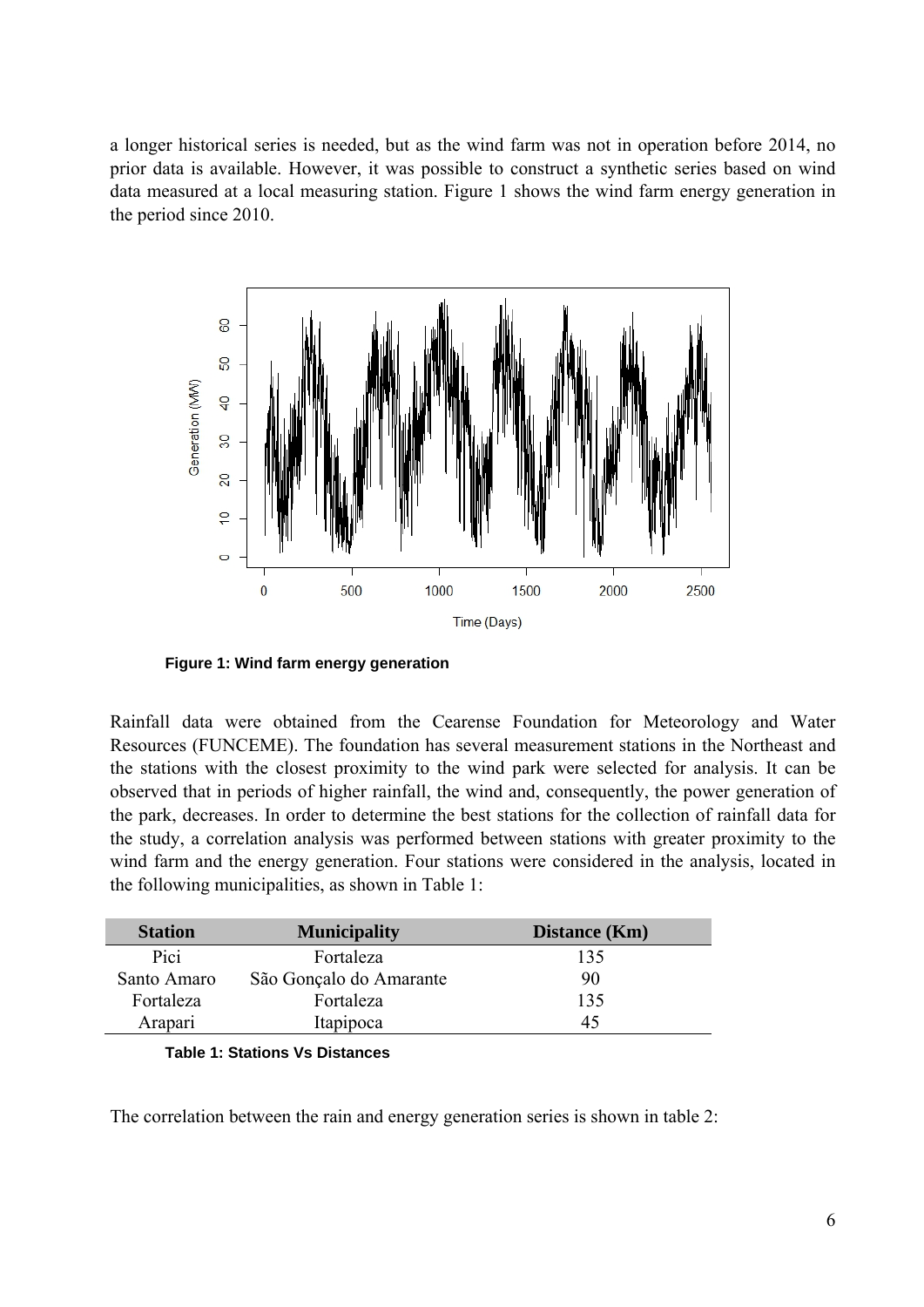| <b>Stations / Stations</b> | <b>Fortaleza</b> | Pici      | <b>Santo</b><br><b>Amaro</b> | Arapari   | Geração   |
|----------------------------|------------------|-----------|------------------------------|-----------|-----------|
| Fortaleza                  | 100,00%          | 73,04%    | 47,69%                       | 32,28%    | $-36,95%$ |
| Pici                       | 73,04%           | 100,00%   | 55,03%                       | 38,05%    | $-35,79%$ |
| <b>Santo Amaro</b>         | 47,69%           | 55,03%    | 100,00%                      | 40,52%    | $-37,83%$ |
| <b>Arapari</b>             | 32,28%           | 38,05%    | 40,52%                       | 100,00%   | $-38,80%$ |
| Geração                    | $-36,95%$        | $-35,79%$ | $-37,83%$                    | $-38,80%$ | 100,00%   |

**Table 2: Rain and Generation Correlations** 

As expected, the station closest to the wind farm (Arapari) is the one with the highest correlation with generation (-38.80%). The negative result is also consistent with expectations, indicating that rainy periods are correlated to lower generation levels. We also analyzed the correlations of the series together to verify if it would be more appropriate to consider the Arapari station, which presented a higher correlation with the generation, or another set. The result of the analysis is presented in table 3:

| <b>Stations</b>              | <b>Generation</b> |
|------------------------------|-------------------|
| Fortaleza                    | $-36,95%$         |
| Pici                         | $-35,79%$         |
| Santo Amaro                  | $-37,83%$         |
| Arapari                      | $-38,80%$         |
| Arapari + Santo Amaro        | $-45,60%$         |
| Arapari + Pici               | $-44,08%$         |
| Pici + Santo Amaro           | $-41,72%$         |
| Arapari + Pici + Santo Amaro | $-46,50\%$        |

**Table 3: Aggregate Rain and Generation Correlations** 

As can be observed, the rainfall of the Arapari, Pici and Santo Amaro stations together show a higher correlation with generation. In this way, the sum of rainfall in these three locations was selected as the exogenous variable. Figure 2 shows simultaneously the generation and rainfall curve. We can observe that there is a strong decrease in generation in the periods of greater rainfall.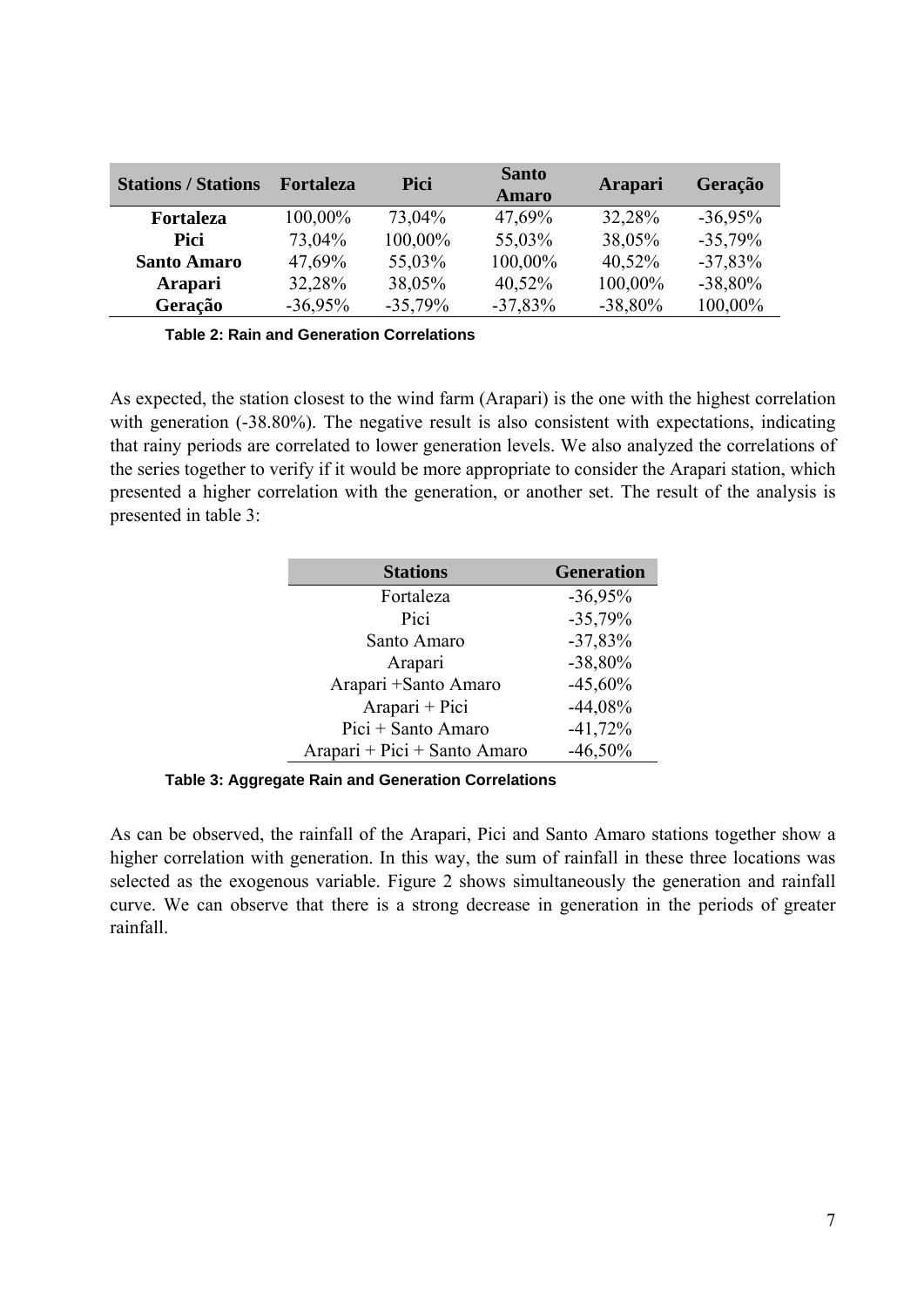

**Figure 2: Wind farm energy generation and rainfall** 

The Augmented Dickey Fuller (ADF) Test was performed to both Generation and Rainfall series to ensure that we can use these series without any problems or conversions to build the forecast model. The test suggests that the series Generation and Rainfall are stationary. Figures 3 and 4 shows the test results for the lags from 1 to 20:

Augmented Dickey-Fuller Test for Generation Series (carg):

$$
Dickey\text{-}Fuller = -4.8376, Lag order = 9, p-value = 0.01
$$
\n
$$
Alternative hypothesis: stationary
$$

Conclusion: The result suggests that Generation Series is stationary.



**Figure 3: ADF and Partial ADF test for Generation (Carg)**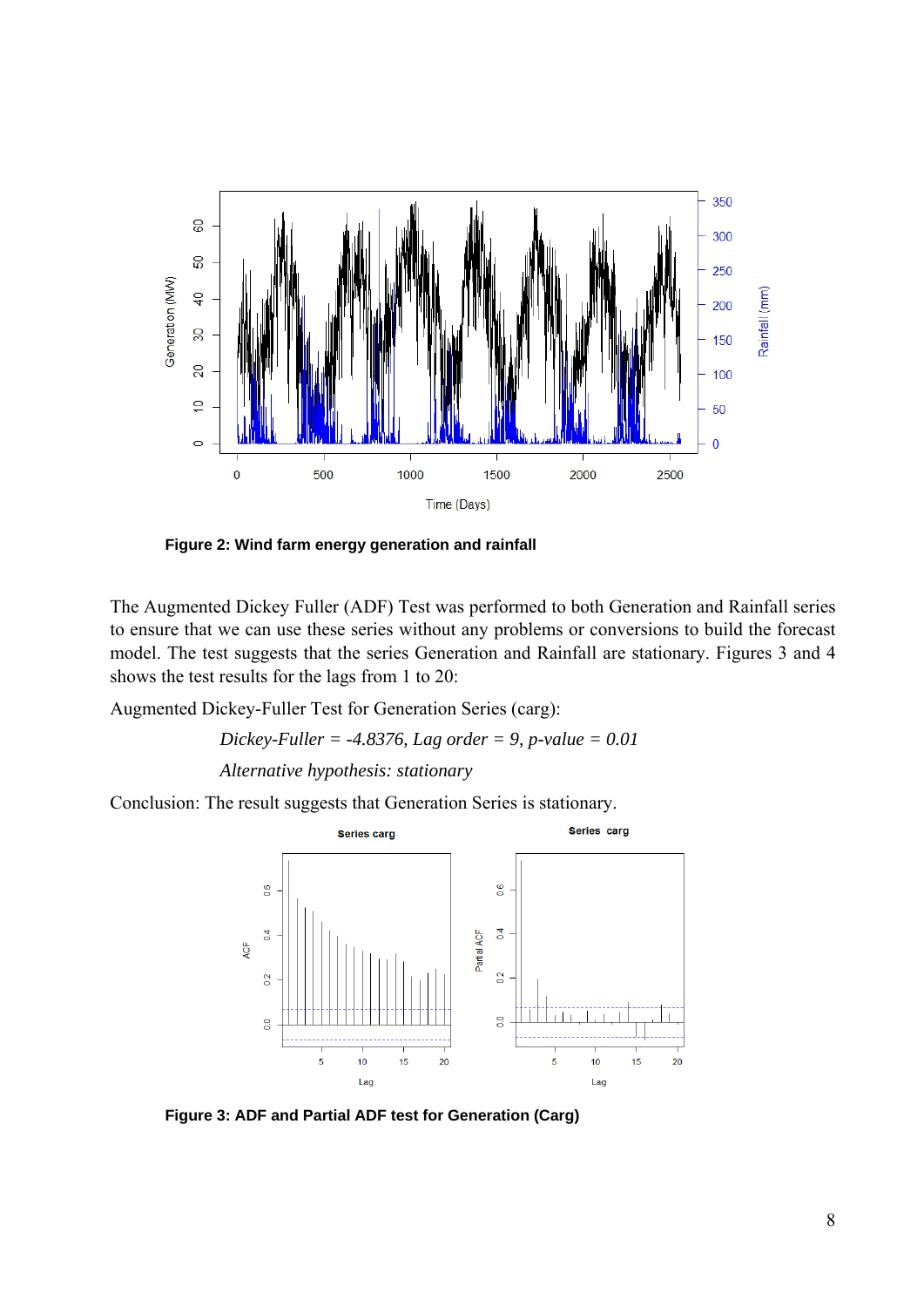Augmented Dickey-Fuller Test for Rainfall Series (chuv)

$$
Dickey\text{-}Fuller = -72154, Lag order Rainfall = 9, p-value = 0.01
$$
  
Alternative hypothesis: stationary

Conclusion: The result suggests that Rainfall Series is stationary.



**Figure 4: ADF and Partial ADF test for Rainfall (chuv)** 

To select the best ARIMA model we used the AIC criteria and a maximum lag of 20. The function auto.arima of forecast model, on R, was used to select the best model and the results are shown on table 4:

| <b>MODEL</b> | <b>ZERO-MEAN</b> | <b>AIC</b> |
|--------------|------------------|------------|
| ARIMA(2,0,2) | NO               | 5772.049   |
| ARIMA(0,0,0) | N <sub>O</sub>   | 6476.935   |
| ARIMA(1,0,0) | N <sub>O</sub>   | 5816.971   |
| ARIMA(0,0,1) | N <sub>0</sub>   | 6043.214   |
| ARIMA(0,0,0) | <b>YES</b>       | 7751.777   |
| ARIMA(1,0,2) | NO               | 5769.855   |
| ARIMA(1,0,1) | N <sub>O</sub>   | 5812.028   |
| ARIMA(1,0,3) | N <sub>O</sub>   | 5770.825   |
| ARIMA(2,0,3) | N <sub>O</sub>   | 5772.924   |
| ARIMA(1,0,2) | <b>YES</b>       | Infinite   |
| ARIMA(0,0,2) | N <sub>0</sub>   | 5930.969   |

**Table 4: Selection of best ARIMA Model** 

The best model selected is ARIMA(1,0,2) with non-zero mean, which presented the lower AIC indicator. The coefficients and estimators are shown on tables 5 and 6.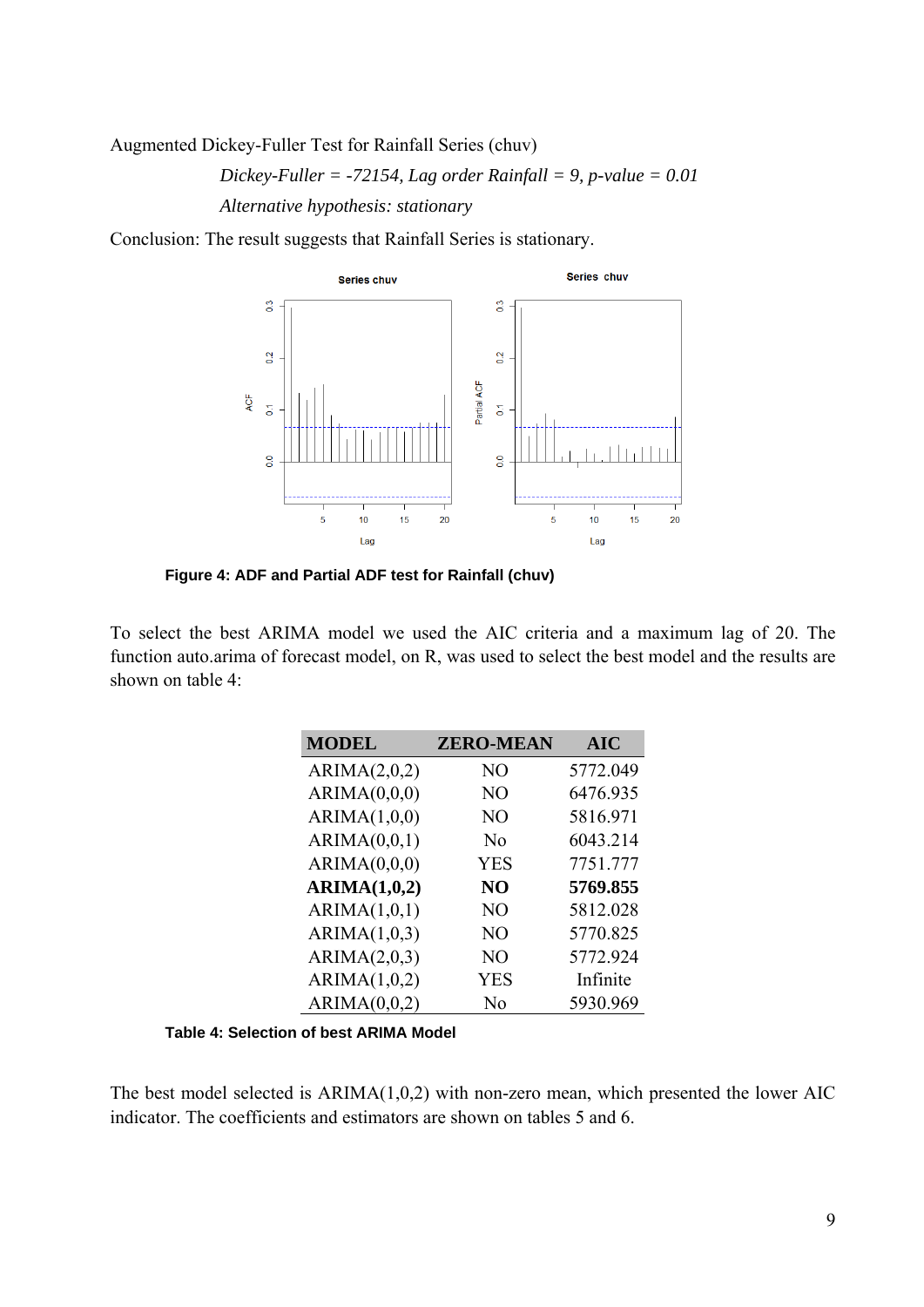|               | AR1    | MA1       | MA <sub>2</sub> | Intercept |
|---------------|--------|-----------|-----------------|-----------|
| <b>Values</b> | 0.9374 | $-0.2998$ | $-0.2659$       | 202.769   |
| s.e.          | 0.0182 | 0.0397    | 0.0375          | 16.578    |

#### **Table 5: ARIMA Coefficients**

| <b>Estimators</b> | <b>Values</b> |  |  |
|-------------------|---------------|--|--|
| $2$ estimated     | 50.33         |  |  |
| log likelihood    | $-2880.09$    |  |  |
| <b>AIC</b>        | 5770.19       |  |  |
| AICc              | 5770.26       |  |  |
| <b>BIC</b>        | 5793.93       |  |  |

#### **Table 6: Estimators**

To generate the errors indicators, the generation series was divided into 2 series: insample and outsample series. Insample series was delimited from 2010 to 2015. Data from 2016 was used for the outsample series. The results are shown on table 7:

| <b>Errors</b>    | <b>ME</b> | <b>RMSE</b> | <b>MAE</b> | <b>MPE</b>                                       | MAPE MASE | ACF1   |
|------------------|-----------|-------------|------------|--------------------------------------------------|-----------|--------|
| Trainning<br>Set |           |             |            | $-0.01243$ 7.0774 5.6507 -47.3168 68.5031 0.9231 |           | 0.0086 |

#### **Table 7: Model Errors**

Where:

- ME: Mean Error
- RMSE: Root Mean Squared Error
- MAE: Mean Absolute Error
- MPE: Mean Percentage Error
- MAPE: Mean Absolute Percentage Error
- MASE: Mean Absolute Scaled Error
- ACF1: Autocorrelation of errors at lag 1

The figures 5 and 6 show the graph of ARIMA model errors, ACF and PACF with maximum lag of 30. The results suggest that the model has an acceptable pattern of errors.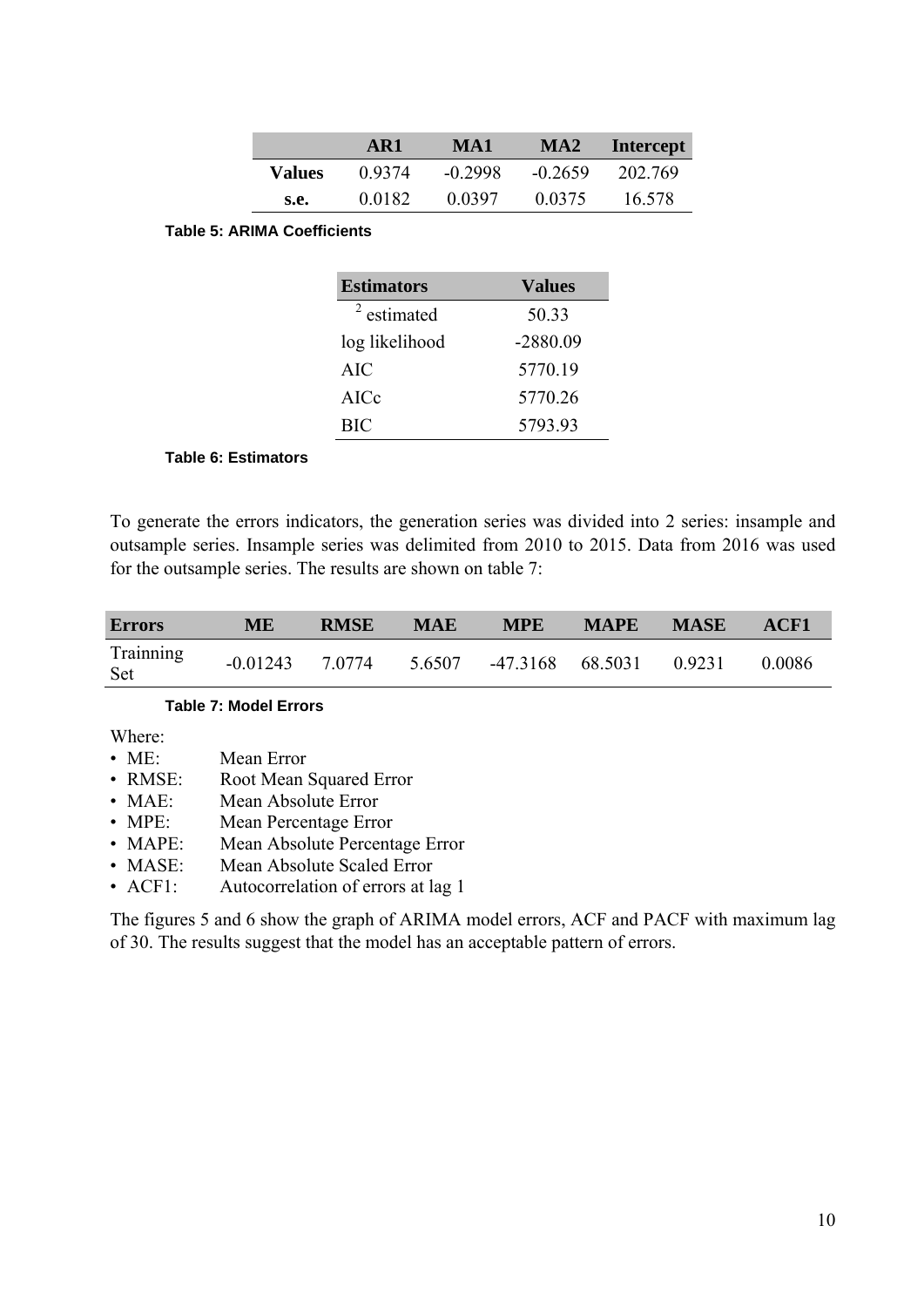

**Figure 6: Series Residuals – ACF** 

For the construction of optimal scheduling model we used the  $ARIMA(1,0,2)$  with rainfall as the external variable. The forecast was performed weekly with a horizon of 10 days and the new actual data was incorporated to the model every week to increase accuracy. Figures 7, 8 and 9 show the forecast for the weeks 1, 2 and 18 (the last one). The blue line shows the forecast and the black line represents the actual measures values.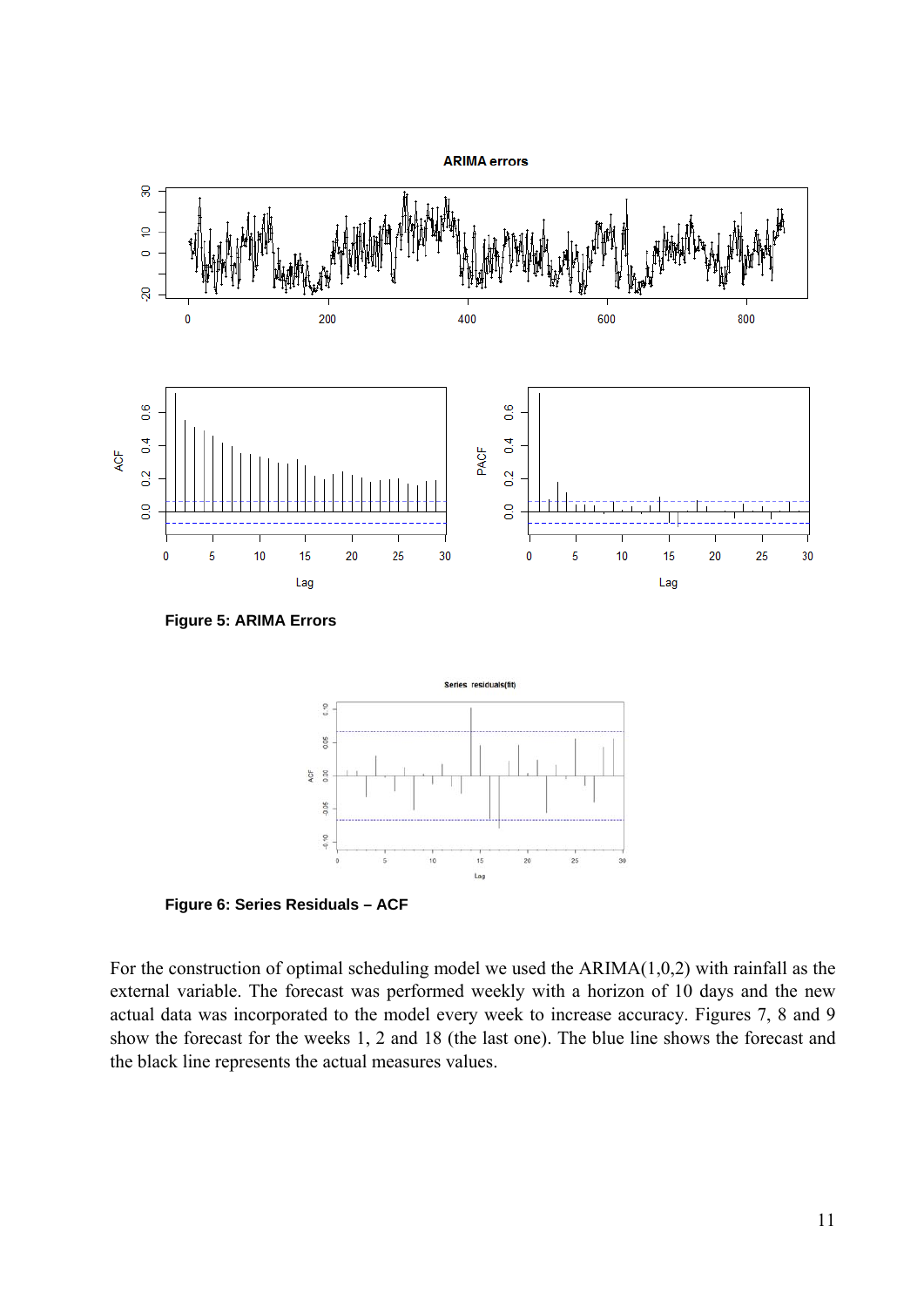

Forecasts from ARIMA(1,0,2) with non-zero mean

**Figure 7 : Forecast week 0** 



Forecasts from ARIMA(1,0,2) with non-zero mean

**Figure 8: Forecast Week 1**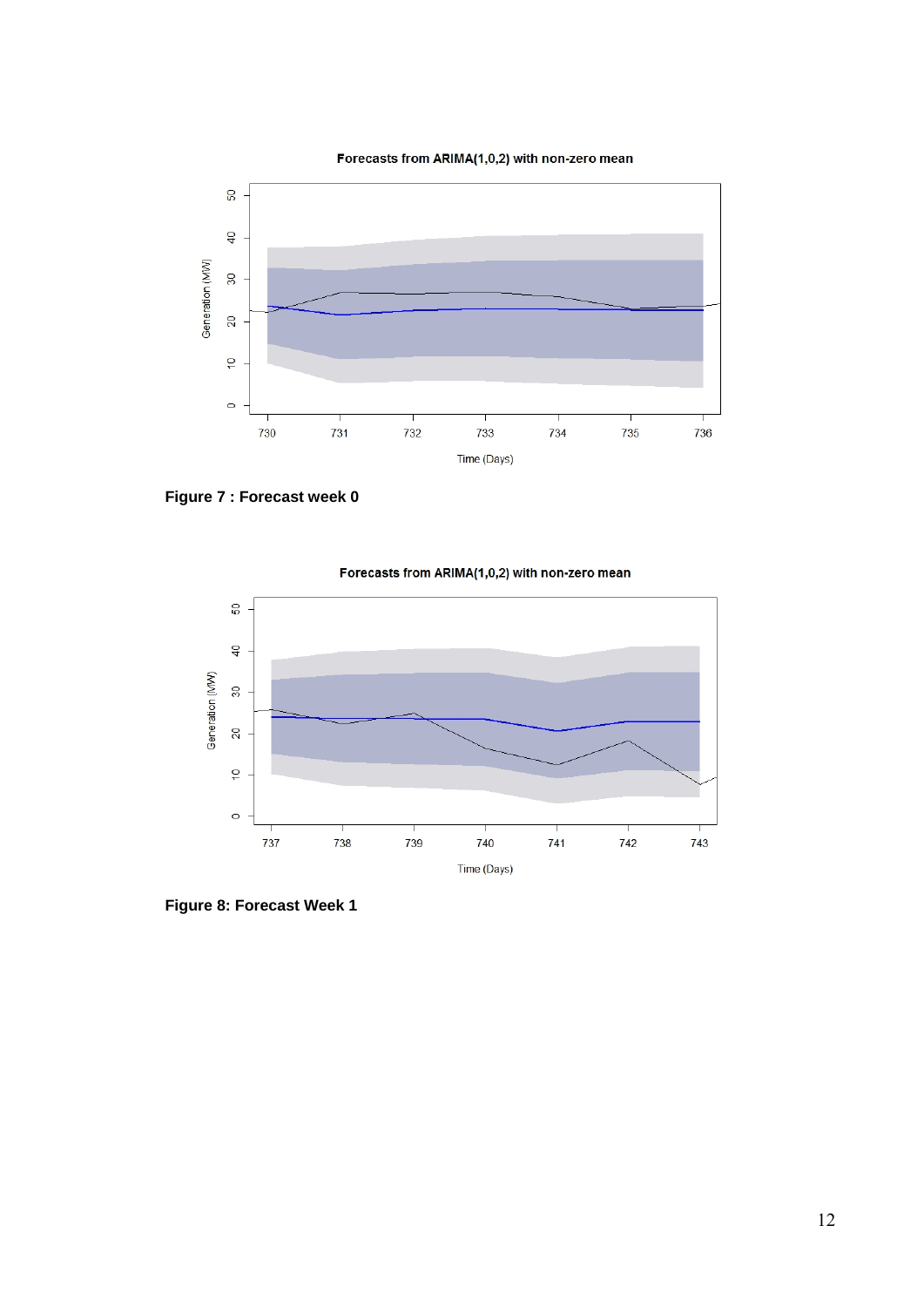

**Figure 9: Forecast week 17** 

The proxy for spot market energy price is assumed to be the PLD - Preço de Liquidação de Diferenças determined by the Electrical Energy Clearing Chamber (CCEE). We use the monthly simulation made by the National System Operator (ONS) for the year of 2016 for the Brazilian northeast energy market where the wind farm is located.

## **4 – Optimal Scheduling Model**

The objective of the model is to minimize downtime costs due to scheduled maintenance interruptions. Given that the months of March, April, May and June are historically the periods with the lowest wind speeds of the year in the Brazilian Northeast, we focus on an 18 week maintenance scheduling window beginning on March 1st, as shown in Figure 3.

We assume the wind farm has some discretion, within bounds, to decide when this interruption will occur, and that 4 maintenance teams will be working simultaneously. Each of these teams works on a single wind turbine at a time and is able to perform the required maintenance in 2 days. Since the wind farm has a total of 28 wind turbines, 14 days are required to carry out the maintenance of all the turbines. During the maintenance period, four of the 28 wind turbines are taken offline at a time for two days, reducing production by 4/28, or 1/7 of the total. Maintenance can begin at any time during this period, and once started, maintenance is carried out uninterruptedly during 14 days until all work is completed. We also assume that there are no additional costs to postpone the allocation of maintenance teams, that once the decision is made the work will begin immediately, and that the loss of generation must be returned to the customer through energy purchases in the free market at PLD plus a premium. Thus, ideally, this interruption should occur in periods of both low generation and low PLD.

The generation forecast is divided into a short term and a long term horizon. The short-term forecast is considered in the model as deterministic while the long-term forecast is assumed stochastic. Each week new forecasts for the remainder of the 18 week period are made, and if the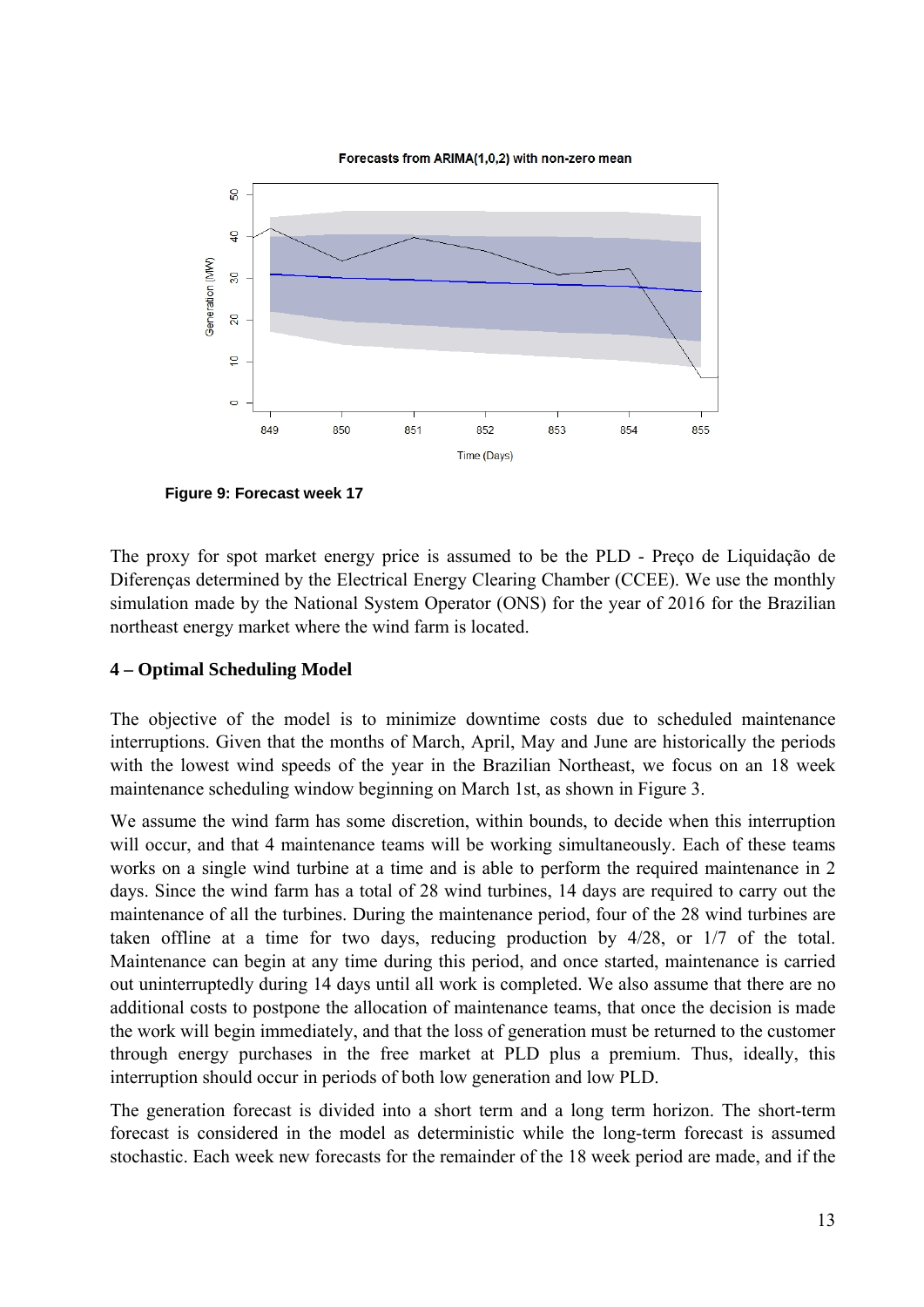optimal maintenance start moment occurs at any time in the next 7 days, maintenance is scheduled. Otherwise, maintenance is deferred for another week and the process is repeated.



#### **Figure 10 – Maintenance Model**

We assume that all operating costs are fixed, independent of whether the wind farm is operating or not. Thus, maintenance interruptions impact only the cost  $(\Pi)$  of spot market purchases, which is a function of the energy shortfall (*q*) and the PLD spot price ( $\omega$ ), such that  $\Pi = q \times \omega$ .

At the beginning of the period ( $t = \tau_0$ ) the managers receive a 1 week ahead wind forecast, from which the quantity of energy that will be forgone  $(q_1)$  can the determined. The spot price for the upcoming week  $(\omega_1)$  is also know at this time, so the opportunity cost for the first week is know with certainty. For the second, and all the remaining 17 weeks, expected weekly revenues are derived from simulated wind speeds and energy spot prices. Thus, the opportunity cost of immediate maintenance stoppage at  $t = \tau_0$  is equivalent to the costs of the energy deficit of the first two weeks, as shown in Eq. (0).

$$
t = \tau_0 \qquad \Pi_{\tau_0,0} = \overline{q}_1 \overline{\omega}_1 + \tilde{q}_2 \tilde{\omega}_2 \tag{0}
$$

Similarly, the cost of stopping in one week´s time is:

$$
\Pi_{\tau_0,1} = \tilde{q}_2 \tilde{\omega}_2 + \tilde{q}_3 \tilde{\omega}_3
$$

The cost of stopping in two weeks is

$$
\Pi_{\tau_0,2} = \tilde{q}_3 \tilde{\omega}_3 + \tilde{q}_4 \tilde{\omega}_4 \quad \text{and so on.}
$$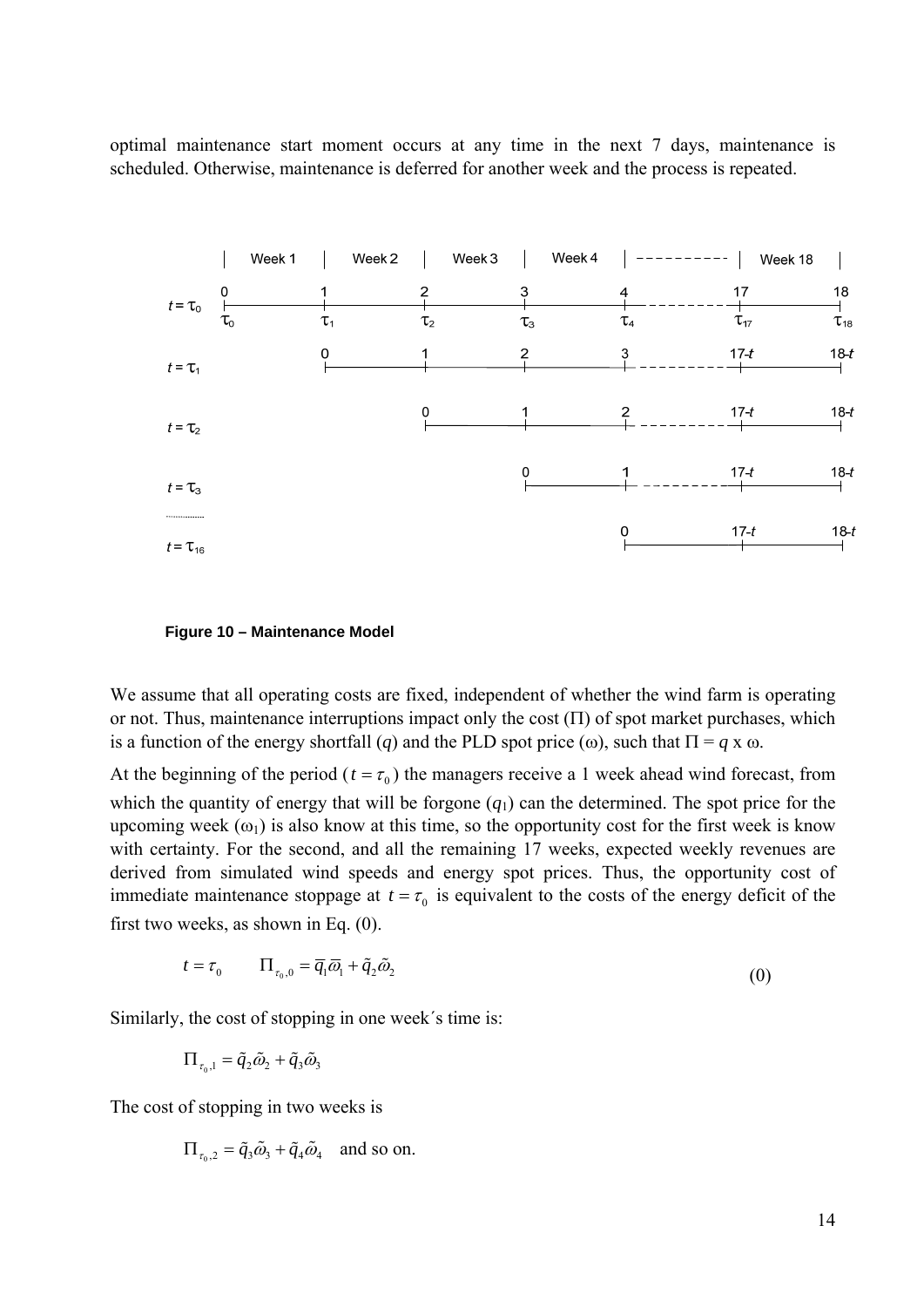The cost of the last opportunity to stop as forecasted at time  $t = \tau_0$  occurs at time 16.

$$
\Pi_{\tau_0,16}=\tilde{q}_{17}\tilde{\varpi}_{17}+\tilde{q}_{18}\tilde{\varpi}_{18}
$$

Once the cost of stopping in all the possible 16 two week periods is calculated, the period with the lowest opportunity cost can be determined as

$$
\min \Pi_{\tau_0, j} \quad \tau_0 = 0; \quad j = 0, 1, 2, \dots 16
$$

If the lowest cost is  $\Pi_{min} = \Pi_{\tau_0,0}$ , then it is optimal to stop now and begin the maintenance immediately. Otherwise, if  $\Pi_{\text{min}} \in \Pi_{\tau_{0}, j}$   $j = 1, 2, 3, \dots 16$  the firm waits another week to decide and moves to  $t = \tau_1$ . There are now 17 weeks left in the season to perform the maintenance. The cost of stoppage for the first week is:

$$
\Pi_{\tau_1,0} = \overline{q}_1 \overline{\omega}_1 + \tilde{q}_2 \tilde{\omega}_2
$$

And for subsequent weeks until week 15:

$$
\Pi_{\tau_1,1} = \tilde{q}_2 \tilde{\omega}_2 + \tilde{q}_3 \tilde{\omega}_3
$$
\n
$$
\Pi_{\tau_1,2} = \tilde{q}_3 \tilde{\omega}_3 + \tilde{q}_4 \tilde{\omega}_4
$$
\n
$$
\dots
$$
\n
$$
\Pi_{\tau_1,12} = \tilde{q}_{13} \tilde{\omega}_{13} + \tilde{q}_{14} \tilde{\omega}_{14}
$$

or

$$
\Pi_{\tau_{1},j} = \tilde{q}_{j+1}\tilde{\omega}_{j+1} + \tilde{q}_{j+2}\tilde{\omega}_{j+2} \quad j = 1, 2, 3, \dots 16 - \tau_{1}
$$

Once the cost of stopping in all the possible 16 two week periods is calculated, the period with the lowest opportunity cost can be determined as:

$$
\min \Pi_{\tau_1, j} \quad j = 0, 1, 2, \dots 16 - \tau_1,
$$

where:

If 
$$
\begin{cases} \Pi_{\min} = \Pi_{\tau_1,0} & \text{stop immediately} \\ \Pi_{\min} \in \Pi_{\tau_1,j} & j = 1,2,3,...16 - \tau_1 & \text{wait} \end{cases}
$$

In case it is not optimal to stop immediately, then the firm waits for an additional week to time  $\tau_3$  and repeats the procedure. The final opportunity to stop is in period  $\tau_{16}$ , when there are only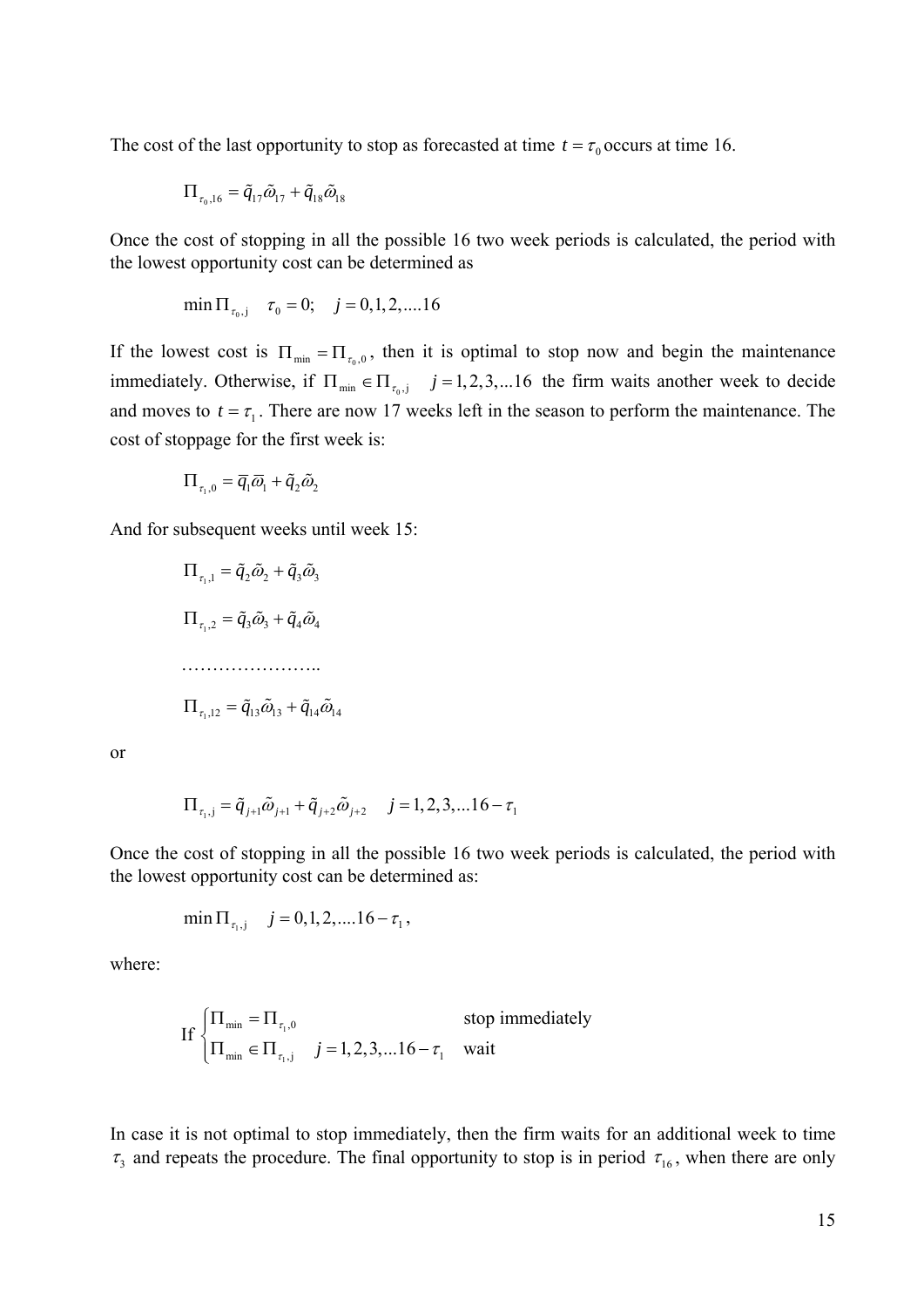two weeks left for the end of the maintenance opportunity window, so the wind farm must necessarily stop then, as this is the last opportunity to do so.

$$
\Pi_{\tau_{16},0} = \overline{q}_1 \overline{\omega}_1 + \widetilde{q}_2 \widetilde{\omega}_2 \quad \text{and} \quad \Pi \min = \Pi_{\tau_{16},0}
$$

The proposed model will be compared with the current practice and also with the ideal hypothetical model considering perfect information. This will be done by comparing our results with the ideal maintenance schedule for the year 2016, assuming that all the actual wind and energy price data for the year were known at the beginning of the year.

#### **5 – Application and results**

A wind farm in the Brazilian northeast region was selected for the study because of the significant importance of this region for the Brazilian energy matrix due to high wind speeds. The year of 2016 was used to apply the model and generate the results. We compared these results to perfect information model and also to the current practice. 10.000 generation and price simulations were performed for each week.

We assume that maintenance will occur if there is at least a 50% probability that it is optimal to stop immediately. The optimization model suggests that the best time to stop is on  $10<sup>th</sup>$  week. The estimated stoppage costs related to start maintenance on  $10^{th}$  week is R\$ 100,564.27 and the probability that this week is the optimal one is 64.3%. Figure 11 shows the calculated probabilities for each one of 18 weeks. The model indicates the optimal stop on week 10 which is the first week that the probability is above 50% from week 0.



**Figure 11: Stop Probabilities**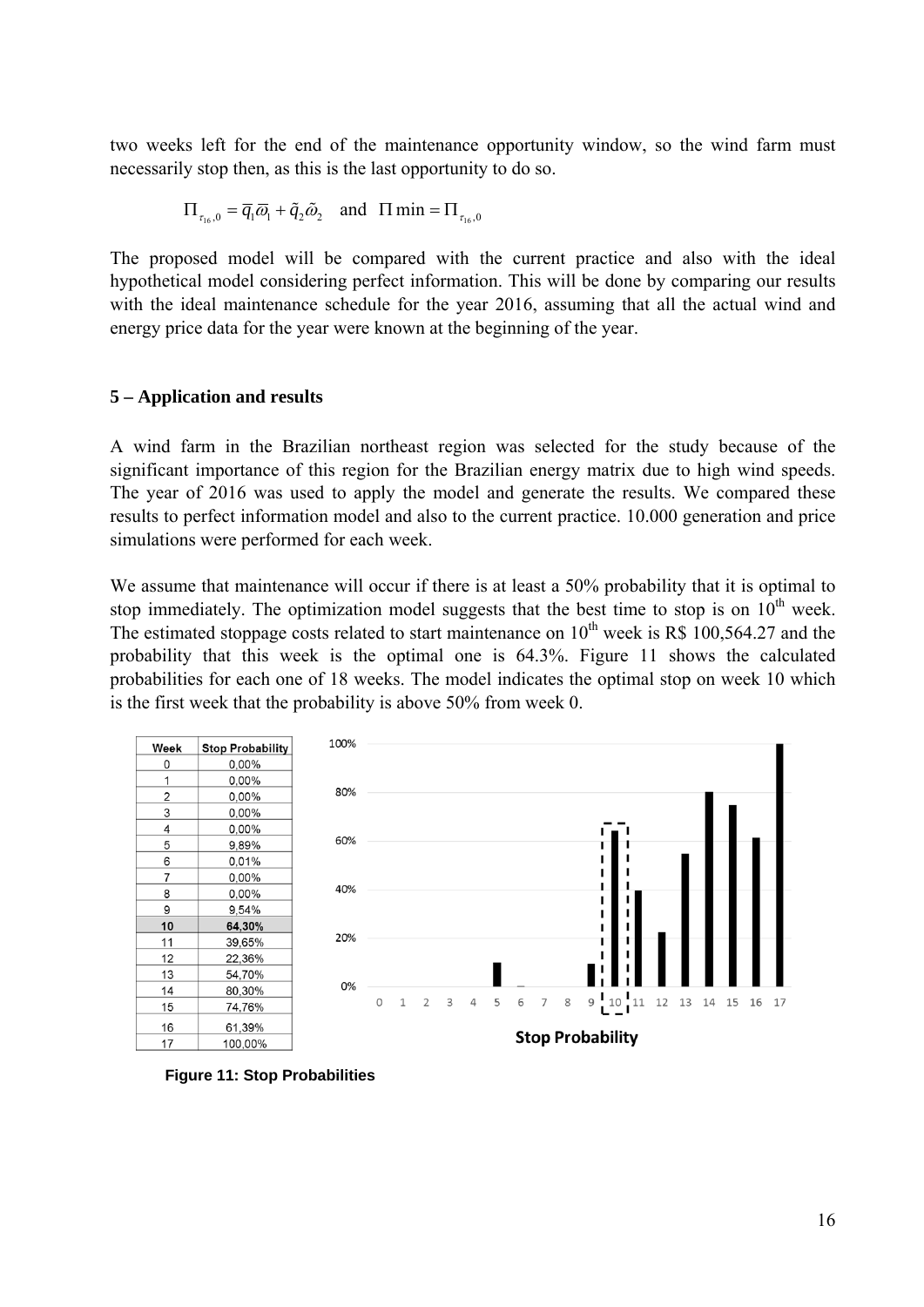## **5.1 – Comparison between proposed optimization model and random stop model**

In order to ensure that the model has a good power of prediction we compared the model results to a model where the start of maintenance is randomically selected, what is similar to the current maintenance practice for the wind farm. The estimated stoppage costs (lost income) of a random stop model is R\$ 177,103.18. The optimization model represents a reduction of 43.22% (figure 12) in stoppage costs, indicating that the proposed optimization model is better than a random model.



 **Figure 12: Optimization model vs. random stop** 

## **5.2 – Comparison between proposed optimization model and random stop model**

In order to verify how far the proposed optimization model is from a perfect information model, the results were compared to a situation where all the wind speed and electricity price information for the full period is available before any decision. With perfect information, the optimal week to stop is week 9 and the costs associated with the maintenance (lost income) are R\$ 76,949.76. The proposed optimization model would provide 30.67% greater cost when compared to the perfect information model.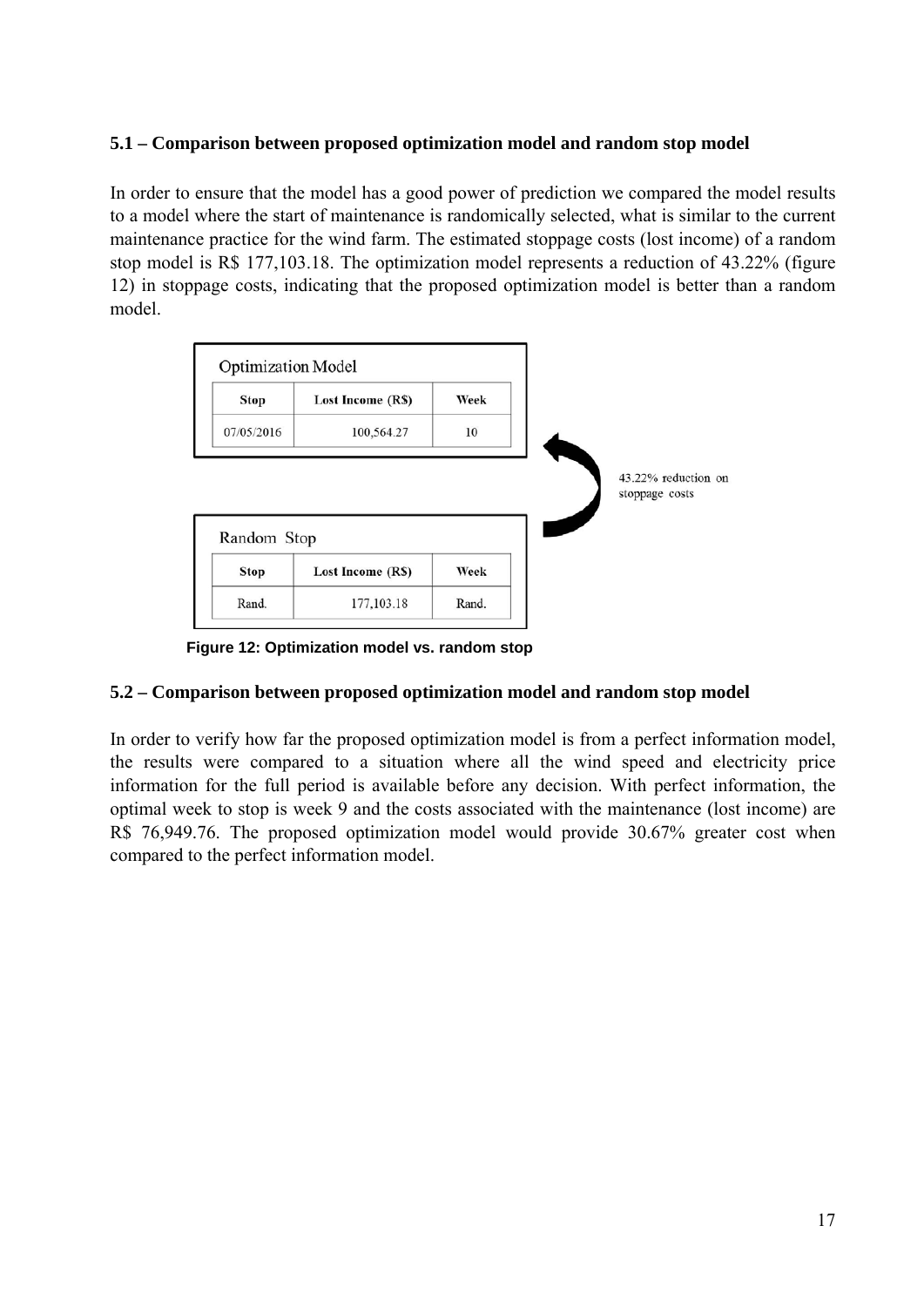

**Figure 13: Optimization model vs. Perfect Information** 

## **6 – Conclusions**

In this article, we develop a model to determine the optimal maintenance schedule for a wind farm. Actual data from a wind farm in Brazilian northeast region was used to develop and test the model, which was built using ARMAX forecast model and simulation techniques to determine the optimal schedule for maintenance.

The results were compared with a random model and also with maintenance scheduling with perfect information, in order to determine the predictive power of the model. The results suggest that this model may provide significant advantages over a stopping decision that randomly chooses a week to begin maintenance within the opportunity window of March to June, and is close to the optimal stopping date considering perfect information on future wind speeds and electricity prices.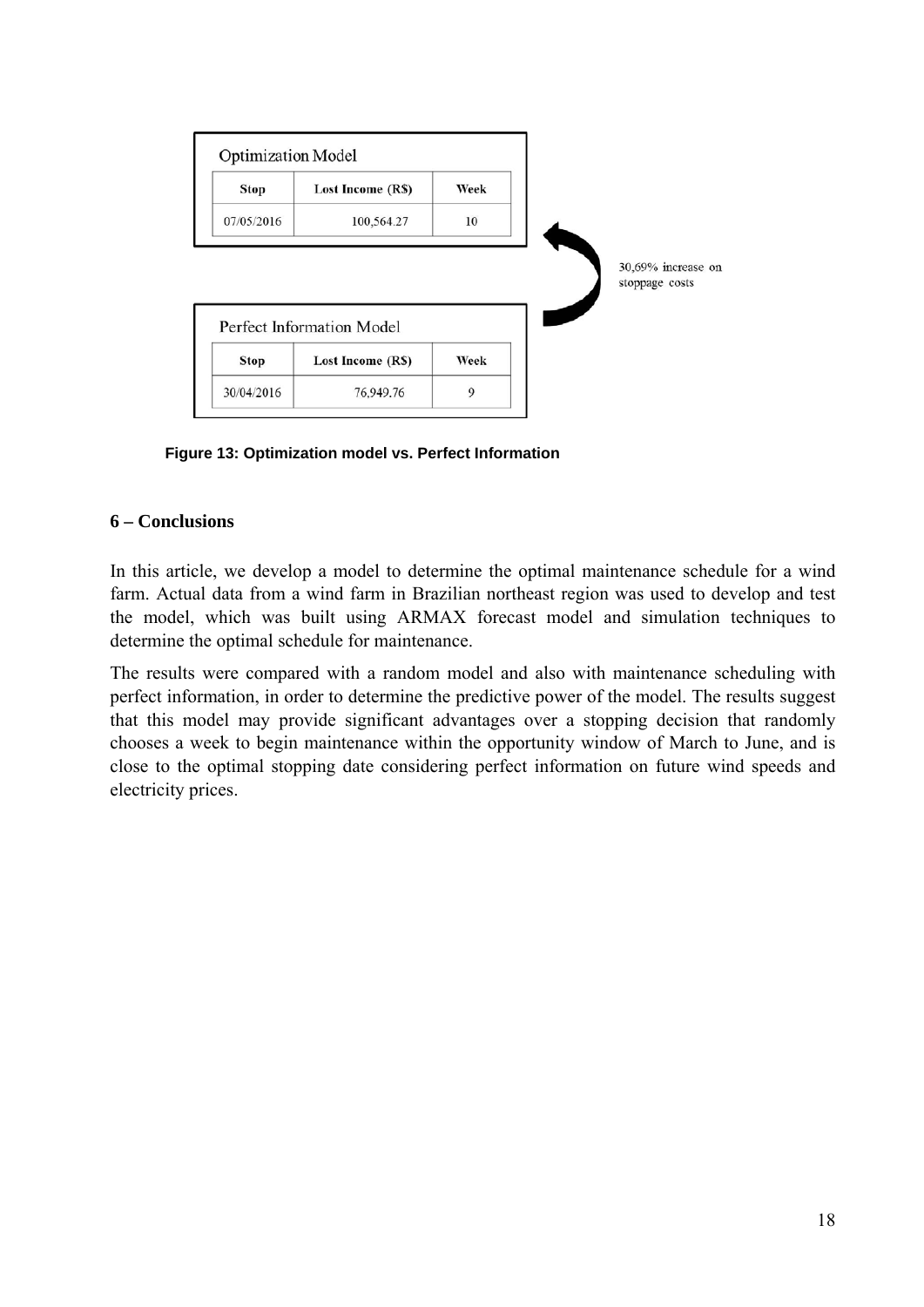#### **7– References**

- ABEEólica. (2017). Dados Mensais Abril 2017. São Paulo, SP: ABEEólica - Associação Brasileira de Energia Eólica.
- Ahlstrom, Jones, L., Zavadil, R., & Grant, W. (2005). The future of wind forecasting and utility operations. *IEEE Power and Energy Magazine, 3*(6), 57-64. doi: 10.1109/mpae.2005.1524621
- ANEEL. (2016). Wind energy generation data. Retrieved 18 October, 2016, from http://www.aneel.gov.br/aneel-essencial/- /asset\_publisher/c4M6OIoMkLad/content/evolucao-da-energia-eolica-no-Brasil?inheritRedirect=false
- Archer, C. L., Simão, H. P., Kempton, W., Powell, W. B., & Dvorak, M. J. (2017). The challenge of integrating offshore wind power in the U.S. electric grid. Part I: Wind forecast error. *Renewable Energy, 103*, 346-360. doi: http://dx.doi.org/10.1016/j.renene.2016.11.047
- Black, F., & Scholes, M. (1973). The Pricing of Options and Corporate Liabilities. *The Journal of Political Economy, 81*(3), 637-654.
- Dixit, A. K., & Pindyck, R. S. (1994). *Investment under Uncertainty*. Princeton: Princeton University Press.
- Endrenyi, J., Aboresheid, S., Allan, R. N., Anders, G. J., Asgarpoor, S., Billinton, R., . . . Singh, C. (2001). The present status of maintenance strategies and the impact of maintenance on reliability. *IEEE Transactions on Power Systems, 16*(4), 638-646. doi: 10.1109/59.962408
- Endrenyi, J., Anders, G. J., Bertling, L., & Kalinowski, B. (2004, 16-16 Sept. 2004). *Comparison of two methods for evaluating the effects of maintenance on component and system reliability.* Paper presented at the 2004 International Conference on Probabilistic Methods Applied to Power Systems.
- Majd, S., & Pindyck, R. S. (1987). Time to Build, Option Value, and Investment Decisions. *Journal of Financial Economics, 18*(1), 7-27.
- McCall, J. J. (1965). Maintenance Policies for Stochastically Failing Equipment: A Survey. *Management Science, 11*(5), 493-524. doi: 10.1287/mnsc.11.5.493
- McDonald, R., & Siegel, D. (1986). The Value of Waiting to Invest. *Quarterly Journal of Economics, 101*(4), 707-728.
- McDonald, R. L., & Siegel, D. R. (1985). Investment and the Valuation of Firms When There is an Option to Shut Down. *International Economic Review, 26*(2), 331-349. doi: 10.2307/2526587
- Merton, R. C. (1973). Theory of Rational Option Pricing. *The Bell Journal of Economics and Management Science, 4*(1), 141-183.